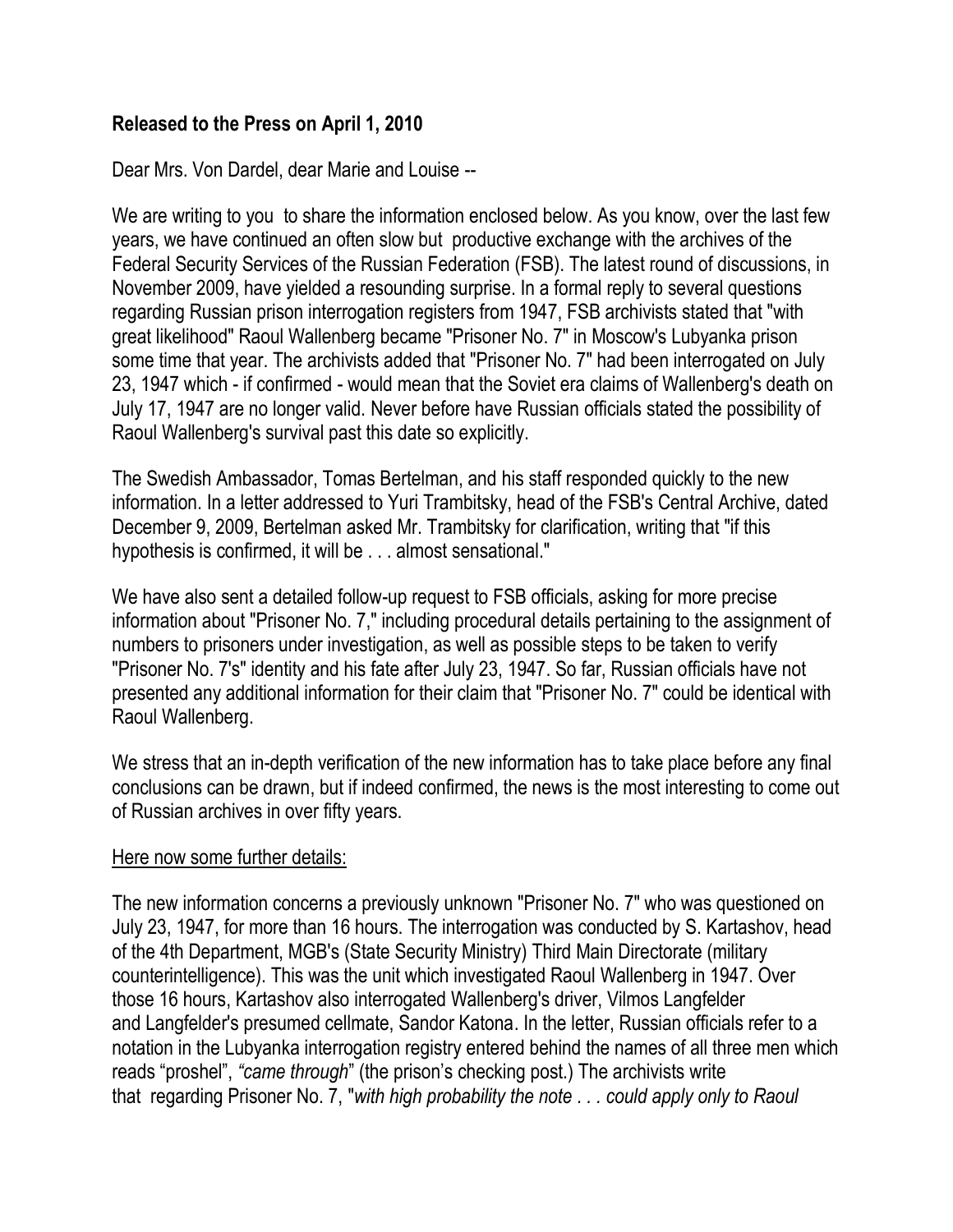*Wallenberg***.**" We are waiting to see the full interrogation list from July 23, 1947, which has so far only been available in strongly censored form. It is becoming clearer, however, why that documentation may have been withheld all these years

The full reasons for FSB archivsts' conclusion that Raoul Wallenberg may be identical with the Prisoner No. 7 who was interrogated in Lubyanka on July 23, 1947 remains unclear. There exists, however, strong circumstantial evidence in support of such an assessment. Since the discovery in 1991 of Wallenberg's transfer document [by Birstein], it has been believed that Raoul Wallenberg had been placed in cell No. 7 in Lubyanka after his move from Lefortovo prison in March 1947 (see Vadim Birstein, "The Secret of Cell No. 7,"*Nezavisimaya Gazeta*, 1991). These two prisons, Lubyanka and Lefortovo, were the investigation, not punishment, prisons where SMERSH/MGB conducted investigation of their arrestees. Also, Boris Solovov, one of the former interrogators of the 4th Department, MGB's Third Main Directorate, when interviewed by the Working Group in the mid 1990's, stated that Raoul Wallenberg was possibly known as "Prisoner No. 7" under investigation in Lubyanka prison at that time.

Equally important to know is that on July 22 and 23, 1947, almost all of Raoul Wallenberg's former cellmates were also questioned , including Gustav Richter, Walter Schlueter-Scheuer and Willi Rödel (see enclosed table below). Afterwards all of them were placed in severe isolation, often for months at a time. If - as the Russians now suggest - Raoul Wallenberg himself, as "Prisoner No. 7", was part of this interrogation line-up, it would mean that after 53 years, Russian officials have finally provided information that renders the Soviet claim of the socalled Gromyko Memorandum from 1957, that Wallenberg died on July 17, 1947, invalid**.** The official explanation for isolating all prisoners who had been in contact with Wallenberg before July 23, 1947 has always been that Wallenberg most likely had died shortly before, on July 17, and Soviet officials wished to erase all traces of his past time in prison. In light of the new information, this rationale will also have to be more closely examined. The letter that Minister of State Security Viktor Abakumov wrote to Soviet Foreign Minister Vyacheslav Molotov on July 17, 1947 too may acquire new meaning. If Prisoner No.7 is Raoul Wallenberg, Abakumov on that day could not have reported Wallenberg's death, but must have outlined instead how he intended to proceed with his case. This can be a reason why the text of the letter has never been released.

What happened to Katona, Langfelder and "Prisoner No. 7" after July 23, 1947 is unclear, but none of the men were ever released. The Russian side has stated that its archives contain no further information about Sandor Katona. Katona, a Hungarian citizen, is known to have been arrested in October 1944 in Bulgaria, where he worked as driver at the Hungarian Legation. The only information available about the further fate of Vilmos Langfelder is a Soviet government communication to Hungary stating that he supposedly died on March 2, 1948. The Soviet or Russian authorities have not presented any documentary evidence for his death. Taking into consideration that at the time, on the Poliburo's order, the KGB released false dates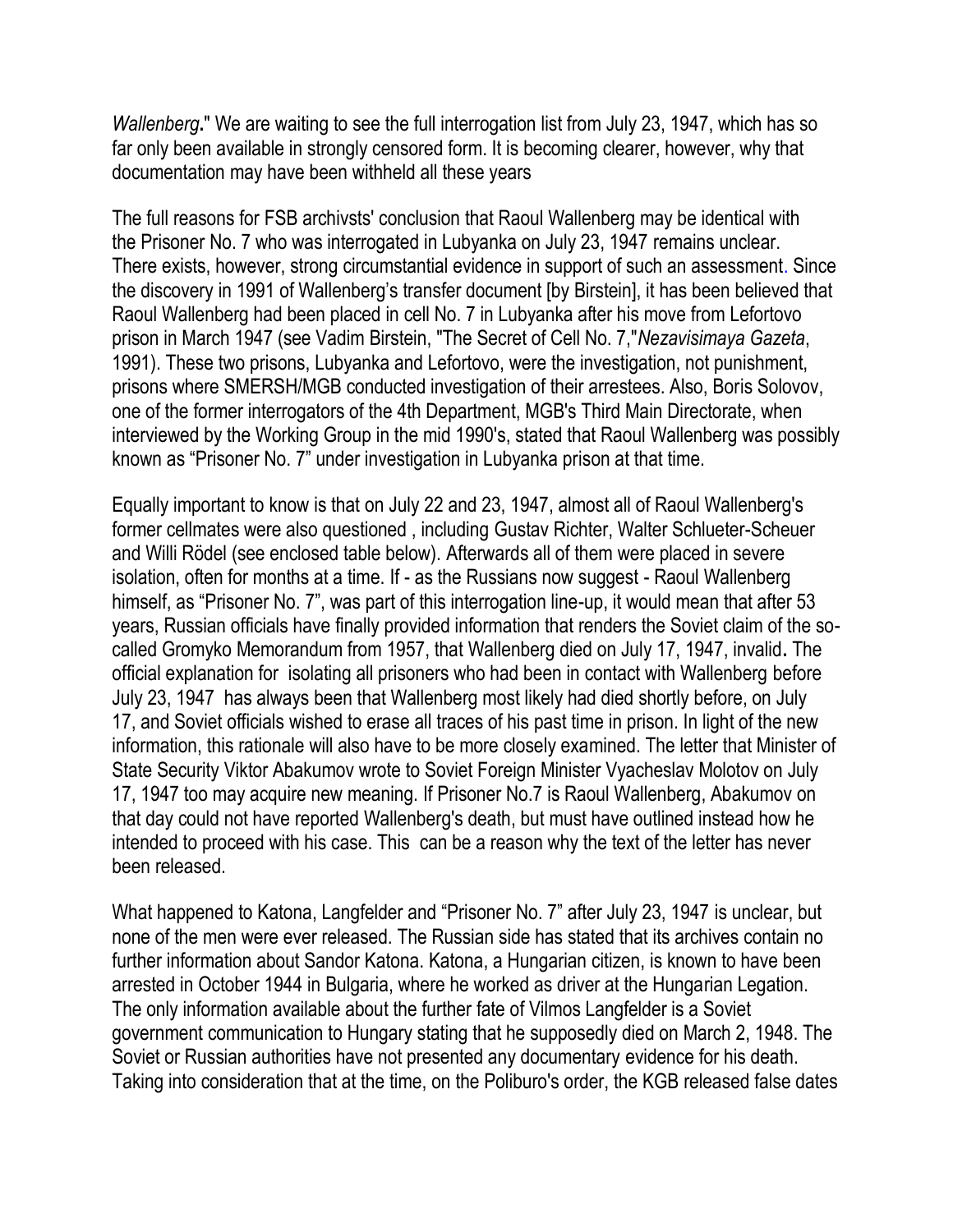of death of the executed prisoners or prisoners who died during their imprisonment, the stated date of Langfelder's death is highly questionable.

In this connection, another new piece of information provided by FSB archivists is also of interest. They report that on July 24, 1947, the day after the lengthy interrogation, on the order of Lubyanka prison's deputy head, Langfelder received his belongings from the prison's storage, which means that he, possibly, left Lubyanka at that time. As in the case with many other records carrying Wallenberg's and Langfelder's names in prison registers, this record was blacked out. Here too we are waiting for a copy of the actual document. But if the information is confirmed, it would suggest that Langfelder survived the 16 hour long interrogation ordeal on July 23, 1947. It remains to be seen if Sandor Katona and Prisoner No.7 also claimed their possessions at this time. The Russian side provided no information on this point, and it is one of many questions we have submitted in the follow-up request.

Could the 'Prisoner No. 7' who was interrogated on July 23, 1947 be a different person than Raoul Wallenberg? This possibility cannot be completely excluded. It is very important to understand that the designation of certain prisoners by numbers while under investigation happened usually only for a very limited time, so there could have been several Prisoners No. 7 for the year 1947 under investigation in Lubyanka prison. For example, the Swedish Working Group Report from 2001 states - (in connection with interrogator B. Solovov's remarks about handling a package in 1947 marked "detainee No. 7") - that *"[Prisoner] No. 7 has been identified as Russian*." (p. 127). The report, however, gives no further details about either the precise timing of this identification, who made it, or whether archivists checked further to confirm the man's personal data and history. We also do not know if this particular "Prisoner No. 7" was ever interrogated on July 23, 1947. That is why the interrogation schedule is vitally important, because it shows that the Prisoner No. 7 interrogated on July 22/23, 1947 must have been at the very least very closely linked to the closest circle of Raoul Wallenberg's fellow inmates. As the FSB archivists have concluded, the man was *"most likely"* Raoul Wallenberg.

There are numerous testimonies from witnesses who reportedly met or heard of Raoul Wallenberg after 1947 in various Soviet labor camps and prisons. However, there is no information that he or Langfelder had ever been sentenced. Without sentencing they could not be placed in camps or prisons. In light of the new information provided by FSB, these witness reports must receive closer scrutiny. In particular, the many open questions raised in the 2001 Swedish report of the Working Group and by other researchers have to finally be addressed.

It appears that during Russian President Medvedev's visit to Stockholm on November 18, 2009 the Wallenberg case was discussed in general terms, but the issue of "Prisoner No. 7" was not formally mentioned. Nor was the matter raised during the recent return visit by Swedish Foreign Minister Carl Bildt and Prime Minister Fredrik Reinfeldt in Moscow on March 11, 2010. There has been no reply to Ambassador Bertelman's letter as far as we know.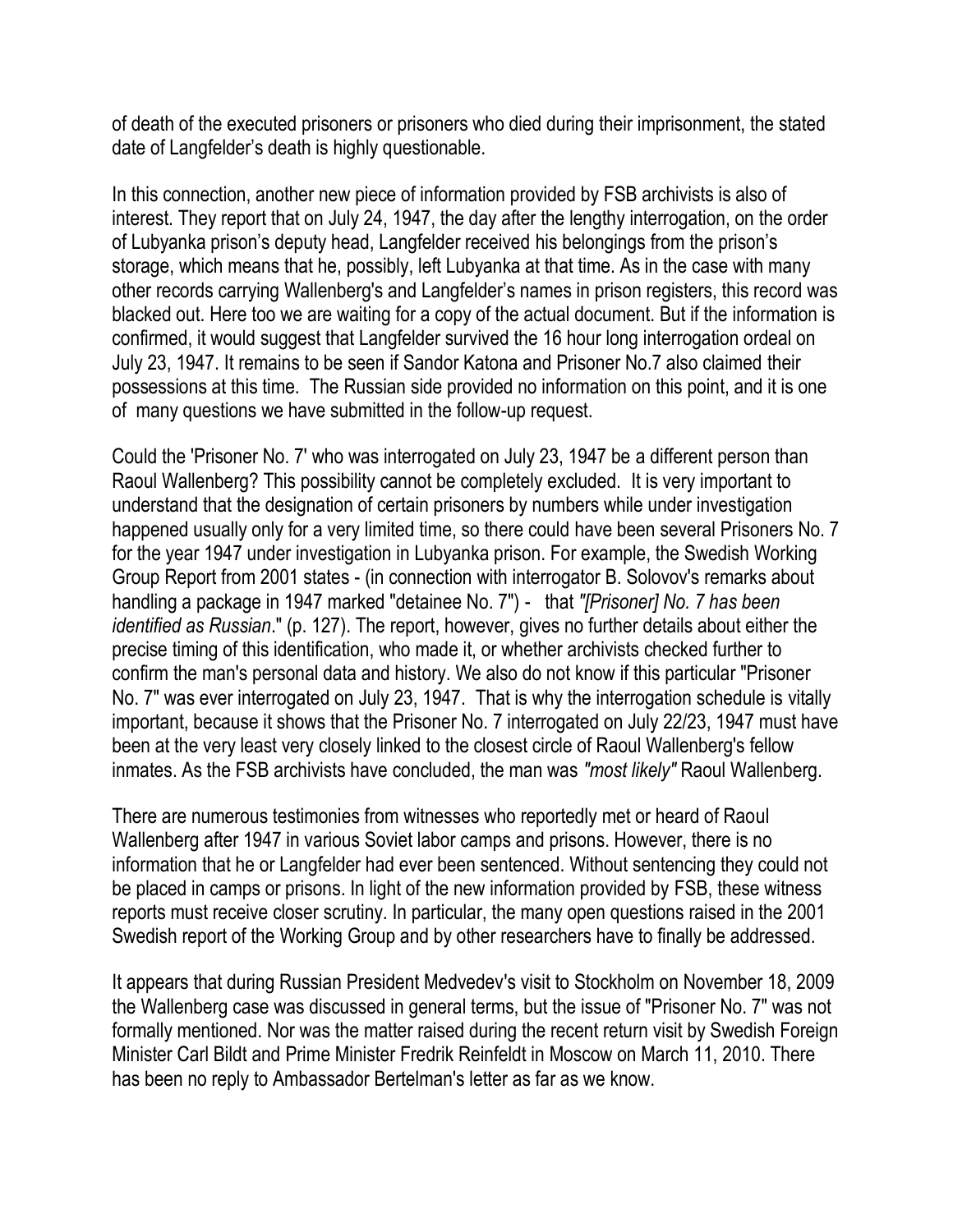Over these last months, the Russian side has been very helpful, answering many of our questions in great detail. Let us hope that this new information will provide much needed additional impetus for in-depth research and further release of documentation from Russian archives.

With best wishes,

Dr. Vadim Birstein Susanne Berger

Enclosures:

a. Letter from Swedish Ambassador Tomas Bertelman to Yuri Trambitsky, Chief of FSB Archive Directorate, December 9, 2009;

b. List of Prisoner Interrogations for July 22-23, 1947.

#### LIST OF PRISONER INTERROGATIONS FOR JULY 22 - 23, 1947

I. Investigator A. Kuzmishin, head, 3rd Section, 4th Department, 3rd MGB Main Directorate

Lefortovo Prison, July 22, 1947

| 1. V. Langfelder | 21:30 to 22:00 |
|------------------|----------------|
| 2. S.Katona      | 22:00 to 22:10 |
| 3. G. Richter    | 22:10 to 22:30 |
| 4. [W. Rodde] ?  |                |
| 5. E. Pelkonen   | 22:50 to 23:00 |
| 6. H. Kitschmann | 23:00 to 23:20 |
| 7. [E. Krafft] ? |                |
| 8. R. Stahel     | 23:40 to 24:00 |
|                  |                |

II. Investigator S. Kartashov, head, 4th Department, 3rd MGB Main Directorate

Lubyanka Prison, July 22, 1947

| 1. Prisoner Number 7    | 18:50 to 19:25 |
|-------------------------|----------------|
| 2. W. Roedel            | 19:20 to 19:35 |
| 3. [O. Hatz] ?          |                |
| 4. W. Schlitter-Scheuer | 20:15 to 20:35 |
| 5. E. Huber             | 20:20 to 22:40 |

## III. Investigator S. Kartashov, head, 4th Department, 3rd MGB Main Directorate